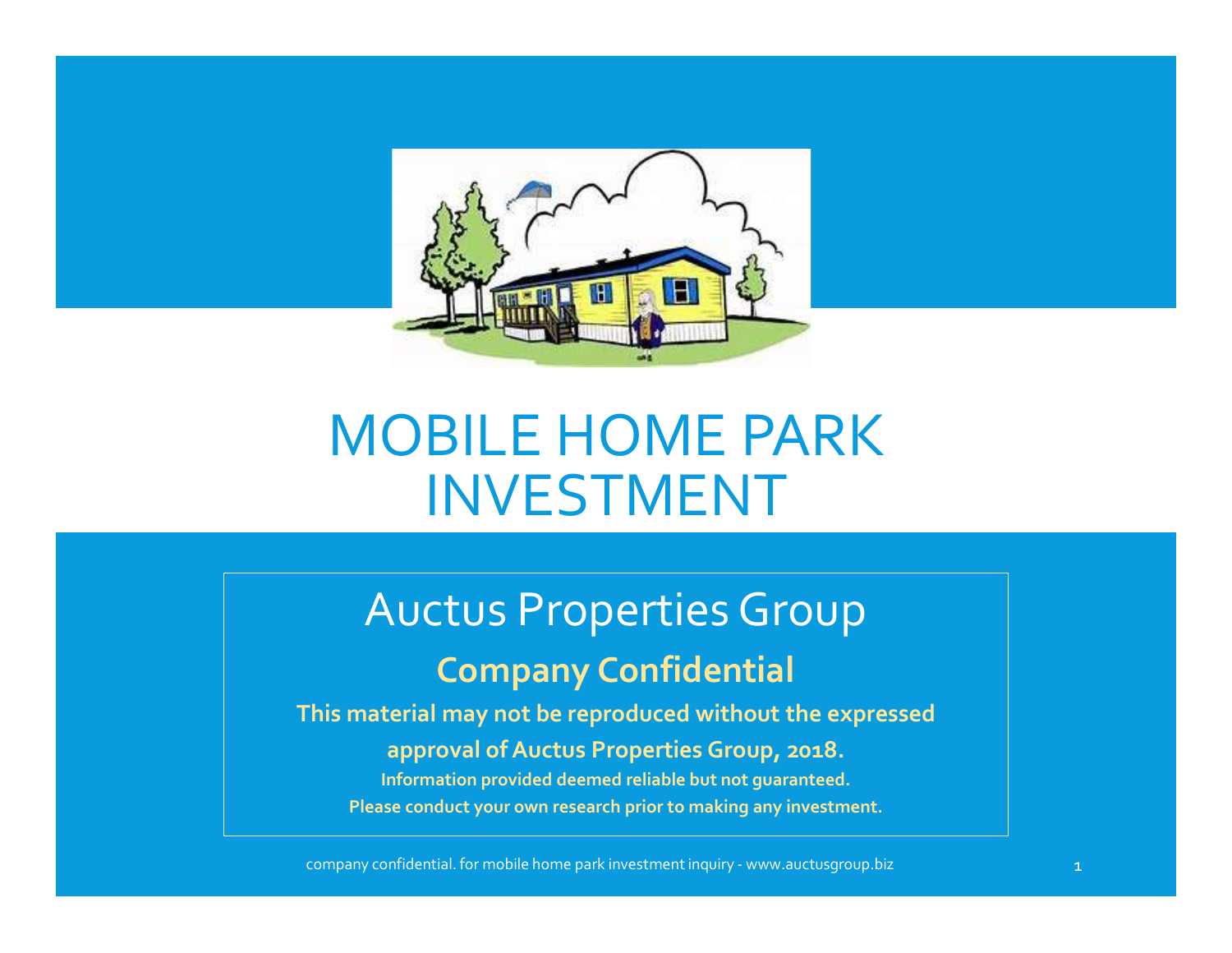#### EXECUTIVE SUMMARY

 Mobile home parks are still one of the best income producing investment/asset class. Unlike other investment types, generally, it is not impacted by the health of the economy because people will always need AFFORDABLE housing. 51% of the US wage earners make less than \$30K/yr hence there will always be demand for inexpensive housing. range earners make less than \$30K/yr nence there will<br>be demand for inexpensive housing.<br> $\frac{1}{2}$ <br>company confidential. for mobile home park investment inquiry - www.auctusgroup.biz  $\frac{1}{2}$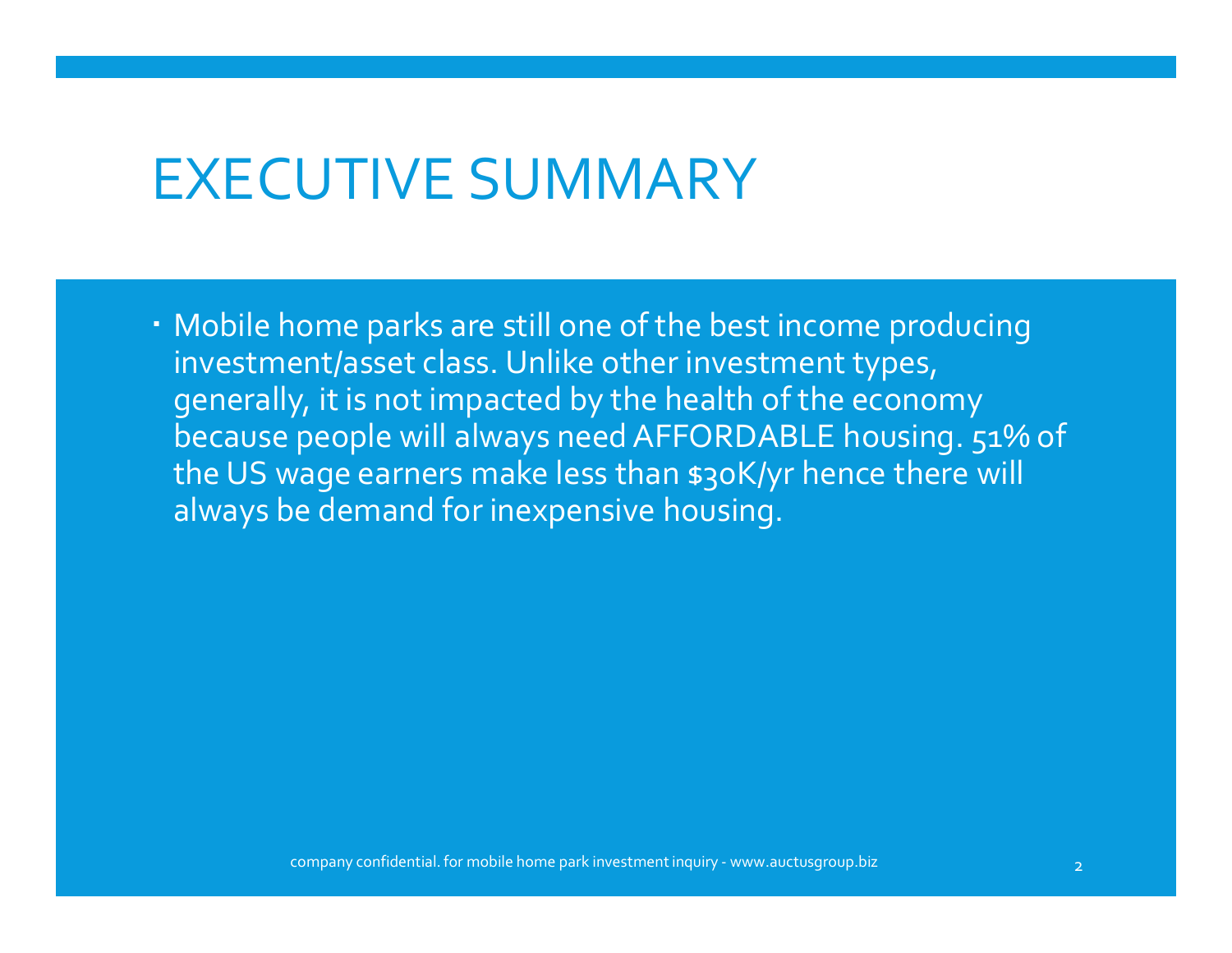#### WHY INVEST IN MOBILE HOME PARKS (THE COMPETITIVE ADVANTAGE)

- Fixed competition: Due to law and zoning changes during the last 20 years, no new mobile home parks are being built.
- Market supply & demand: Market is shrinking 1% annually while demand is growing 1% annually
- High operating margin: Unlike apartments, tenants own their own mobile<br>home and they own the maintenance. (above ground vs. below ground landscape, surface and sewer) (**THE COMPETITIVE ADVANTAGE)**<br>
• Fixed competition: Due to law and zoning changes during the last zo<br>
years, no new mobile home parks are being built.<br>
• Market supply & demand: Market is shrinking 1% annually while demar company confidential. for mobile home park investment inquiry - www.auctusgroup.biz 33<br>
company confidential – 39 years<br>
and – 27.5 years<br>
and – 27.5 years<br>
compact – 15 years<br>
compact – 15 years<br>
compact – 16 years<br>
compa
- -
	-
	-
- 
-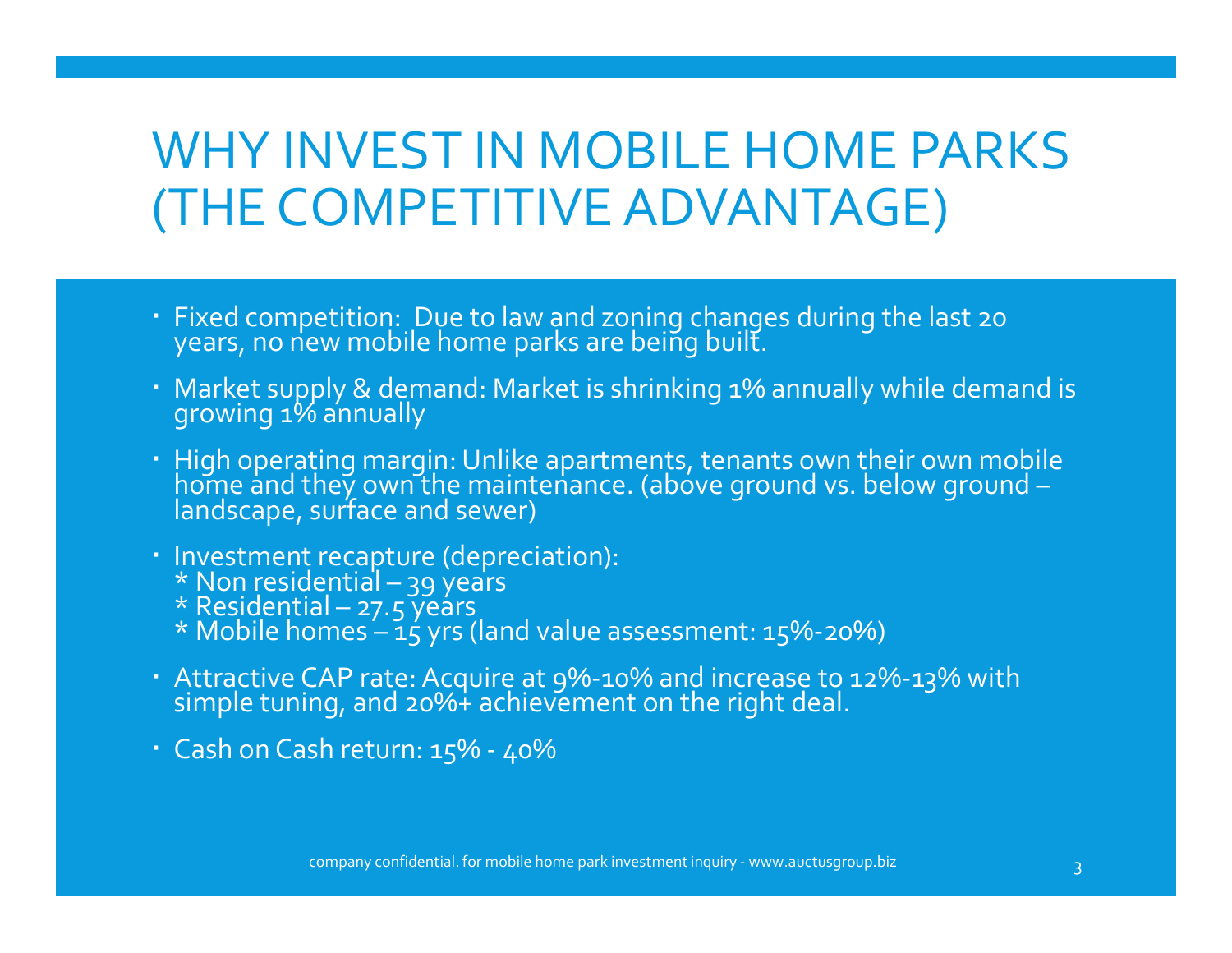# STRATEGIC POINTS

- Market is not sexy but fundamentally strong ROI
- Capacity target: at least 10 mobile home per acre
- Location target: outside of major metros. Or within 5 mile radius of Super Walmart.
- Buy only tenant owned homes and preferably individually metered lot. r Walmart.<br>y tenant owned homes and preferably individually<br>d lot.<br>company confidential. for mobile home park investment inquiry - www.auctusgroup.biz  $4$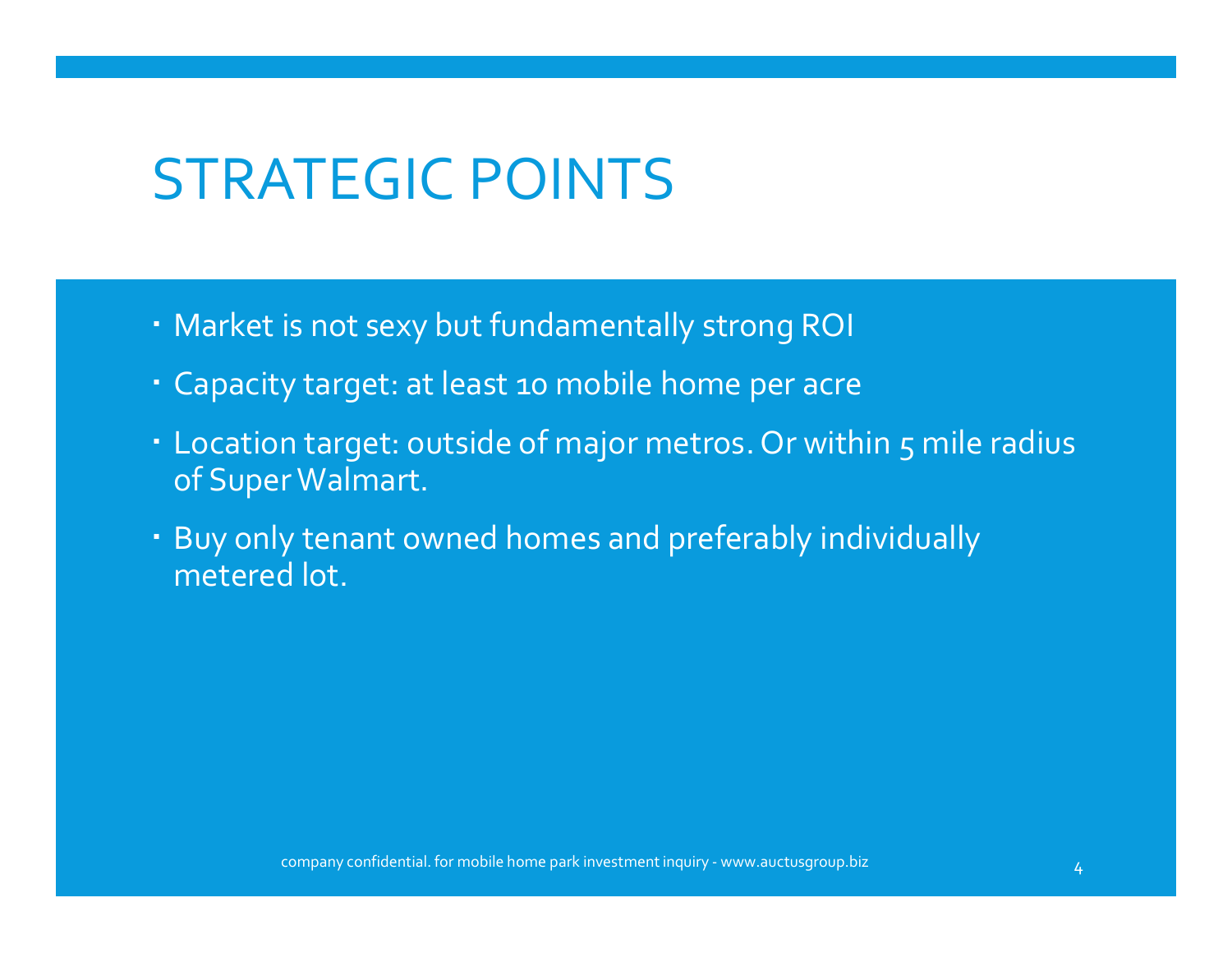#### GENERAL MARKET DATA

- · Based upon US gov't study, if you make less than \$30K/ yr, typical housing budget is around \$500/mth.
- Manufactured (or mobile) home costs about 20% of avg site built home and w/o the cost of land.
- Currently, there are 50K mobile home parks but demand is 60M people.
- Due to cost of relocation (between \$3K-\$5K), very low tenancy turn in spite of annual 10% rent increase, and tenants are generally  $\hskip 5mm \dot{\,}$  unsophisticated to understand financial impact/cost. ly, there are 50K mobile home parks but demand is 60M<br>cost of relocation (between \$3K-\$5K), very low tenancy turn in<br>annual 10% rent increase, and tenants are generally<br>isticated to understand financial impact/cost.<br>elming
- Overwhelming majority of mobile home parks are owned by "mom and pop" non professional operators. Good source for owner carry deals and higher CAP opportunity.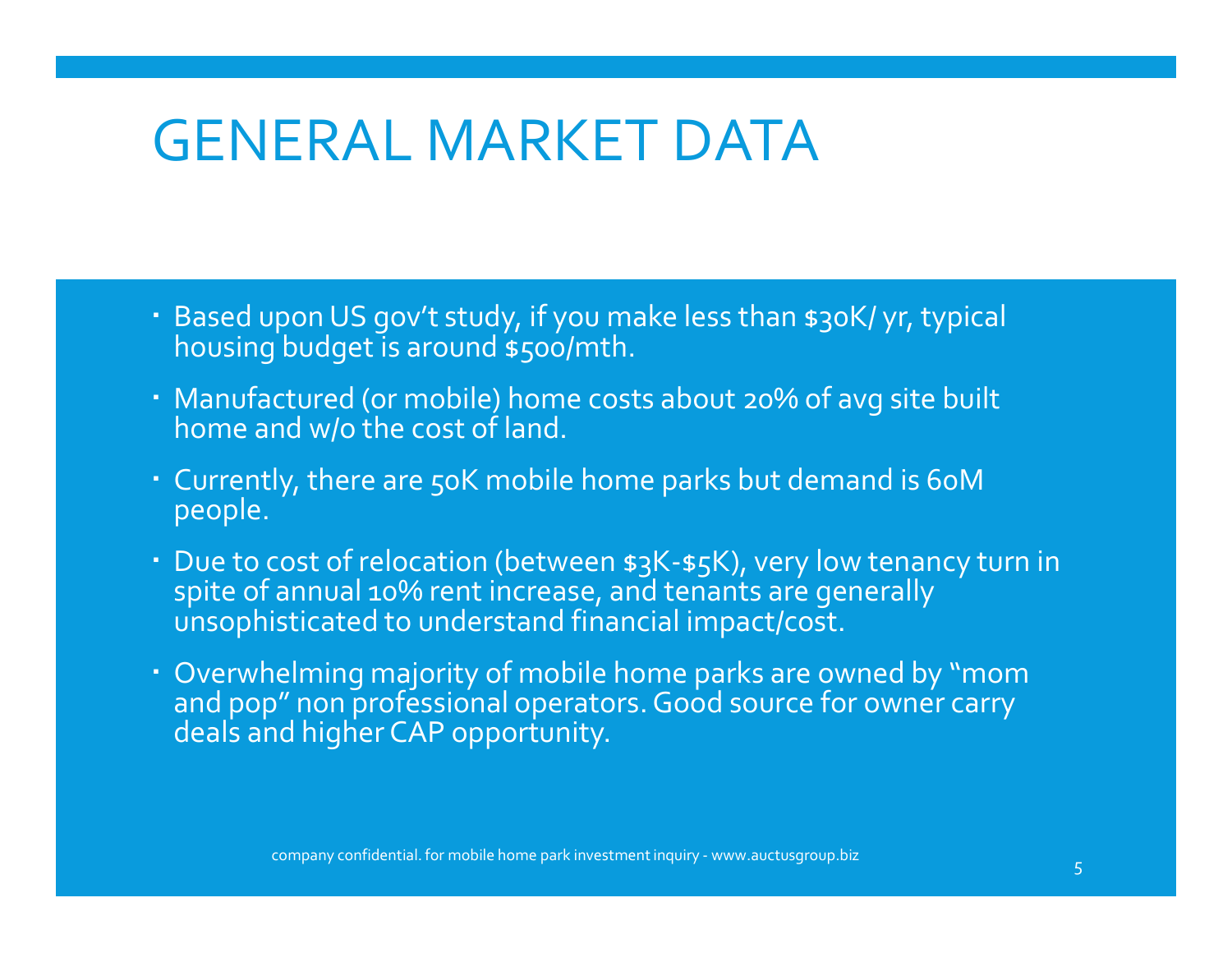- Highly Fragmented Market: Inefficient industry with largest institutional players owning less than 5% of the market. And 3 REIT companies focused exclusively on mobile home park investment.
- Largest private owner of mobile home parks sold to Brookfield Asset Mgt for \$2.04B (135 communities) in 2016. BAM is \$240B global asset mgt co.
- Warren Buffet owns one of the largest mobile home manufacturing and financing company.
- Large operators are primarily focused on 200+ space park w/ 4/5 star ratings and mostly retirement (55+) communities.
- Vast number of mobile homes are not really mobile as they are attached to permanent foundations and don't move, but over 80% are titled as chattel. company confidential. for mobile home park investment inquiry - www.auctusgroup.biz 6.<br>
ffet owns one of the largest mobile home manufacturing<br>
arabors are primarily focused on 200+ space park w/ 4/5 star<br>
d mostly retire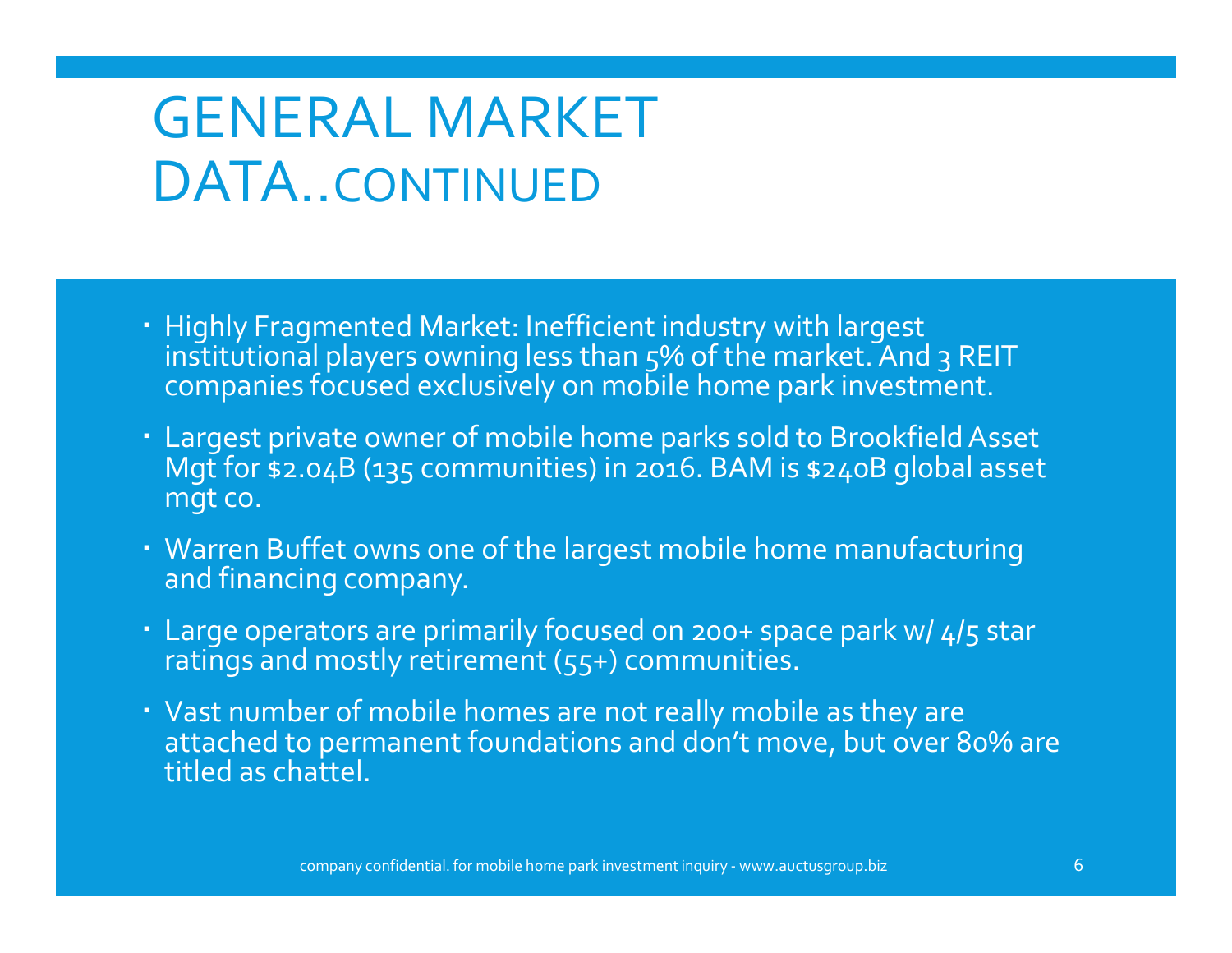- 8% of US population or 20M Americans live in mobile homes.
- South Carolina has the most living in mobile homes with 16% of state population.
- Most mobile home parks are age restricted, most being 55+ neighborhoods. An ideal set up for retirees seeking peaceful & serene environment with people within their own age range. with 16% of state population.<br>obile home parks are age restricted, most<br>5+ neighborhoods. An ideal set up for<br>seeking peaceful & serene environment<br>ople within their own age range.<br>or an age within their own age range.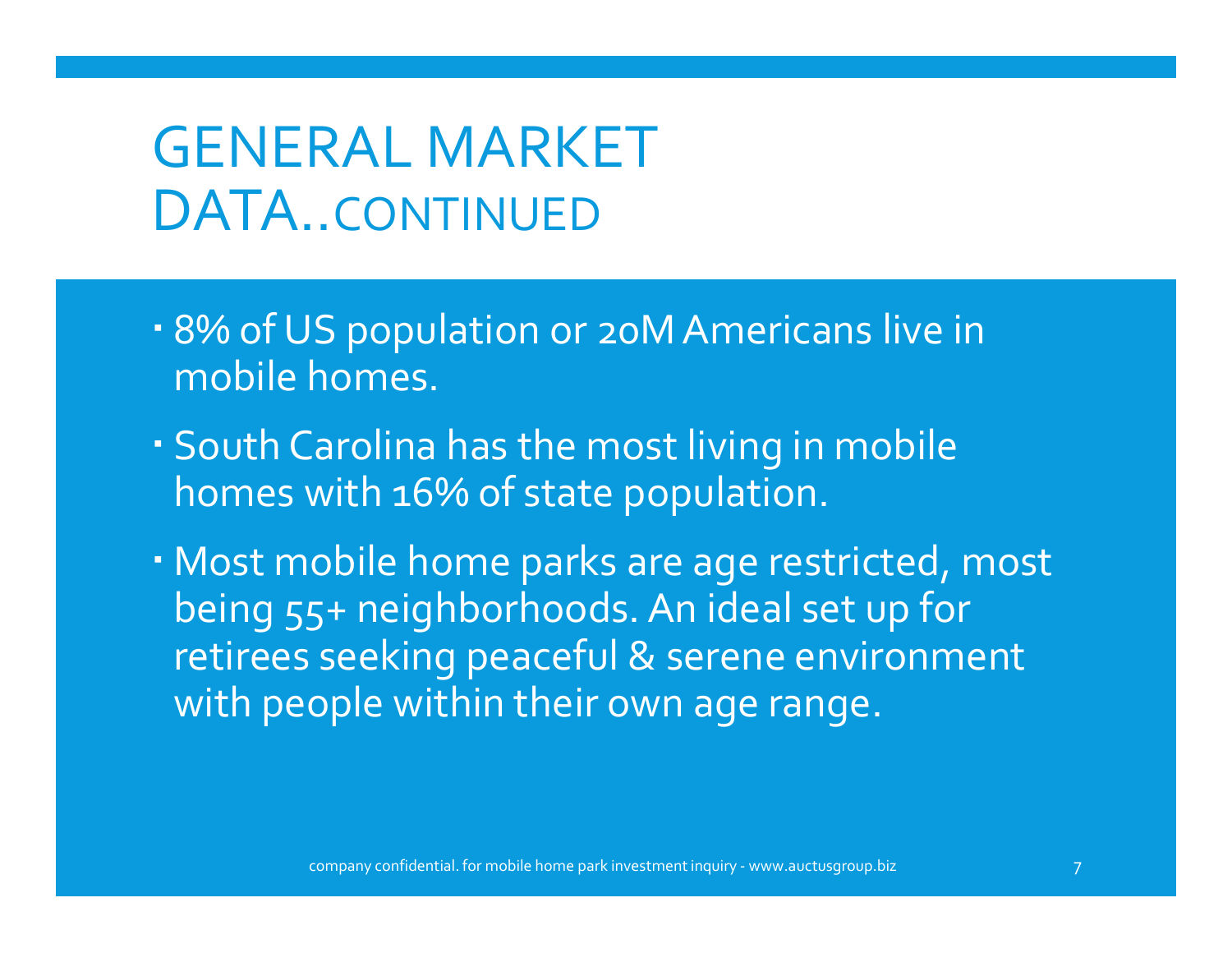housing for coming decade.

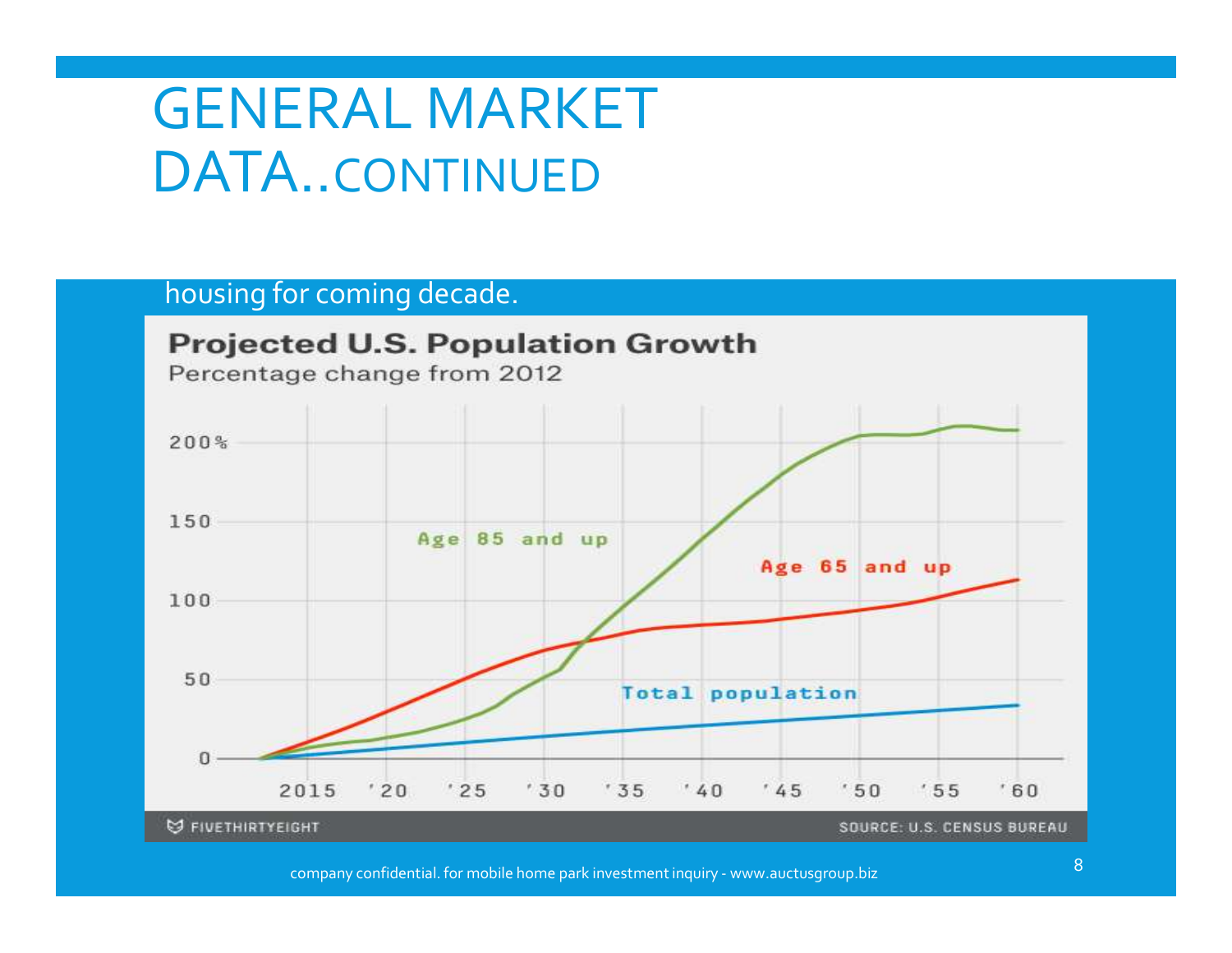- Many mobile homes are in need of replacement and/or rehab.
- Some states, including Maine, NY and CA, are offering low and no costs loans to help mobile home owners replace decrepit mobile houses w/ new energy efficient and well weatherized models. company confidential. for mobile home park investment inquiry - www.auctusgroup.biz <sup>9</sup>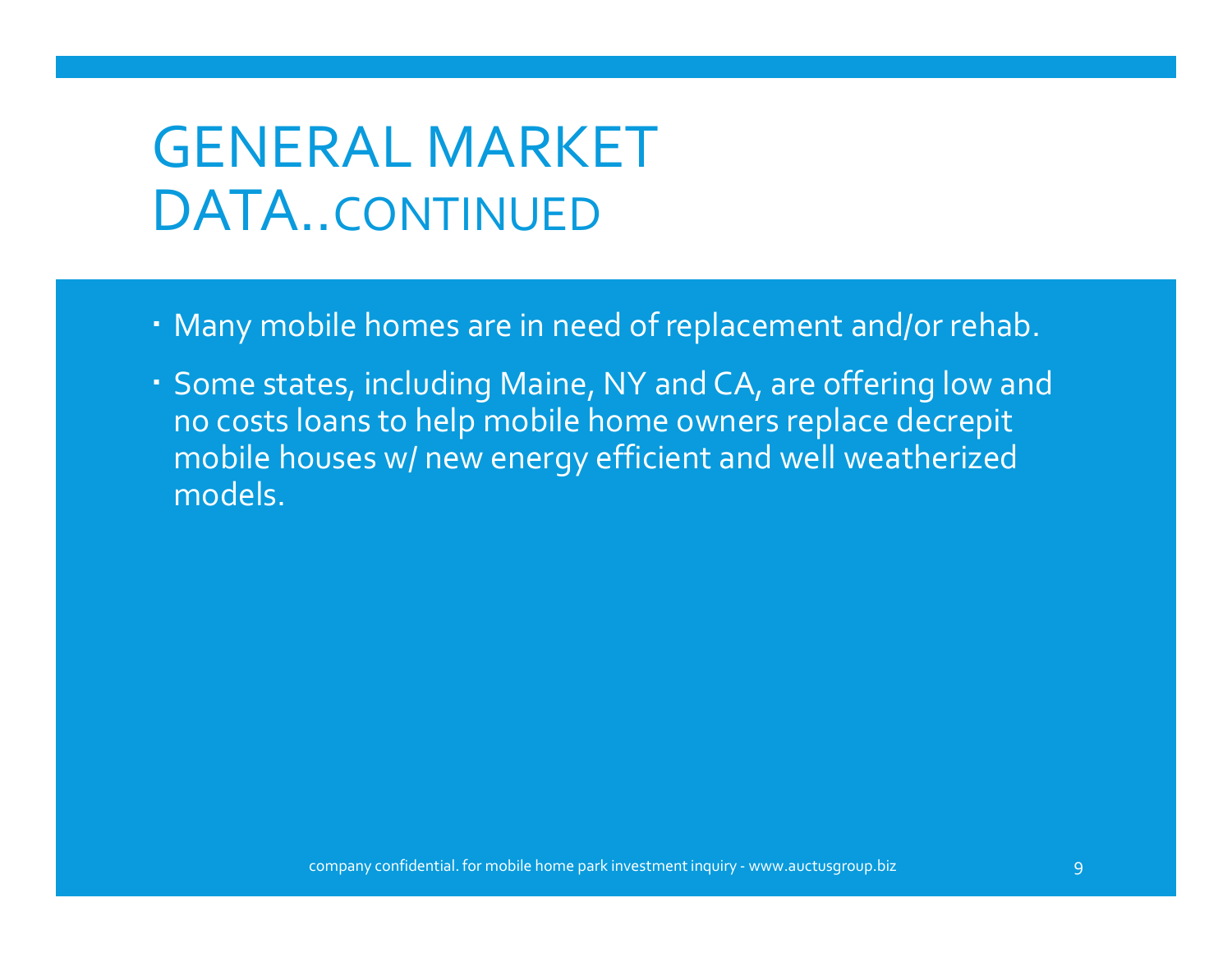#### MORTGAGE LENDERS FOR MOBILE HOME PARKS

- Clayton Bank (originally, manufacturer and financier of mobile homes). #1 lender
- Wells Fargo
- Citi Bank

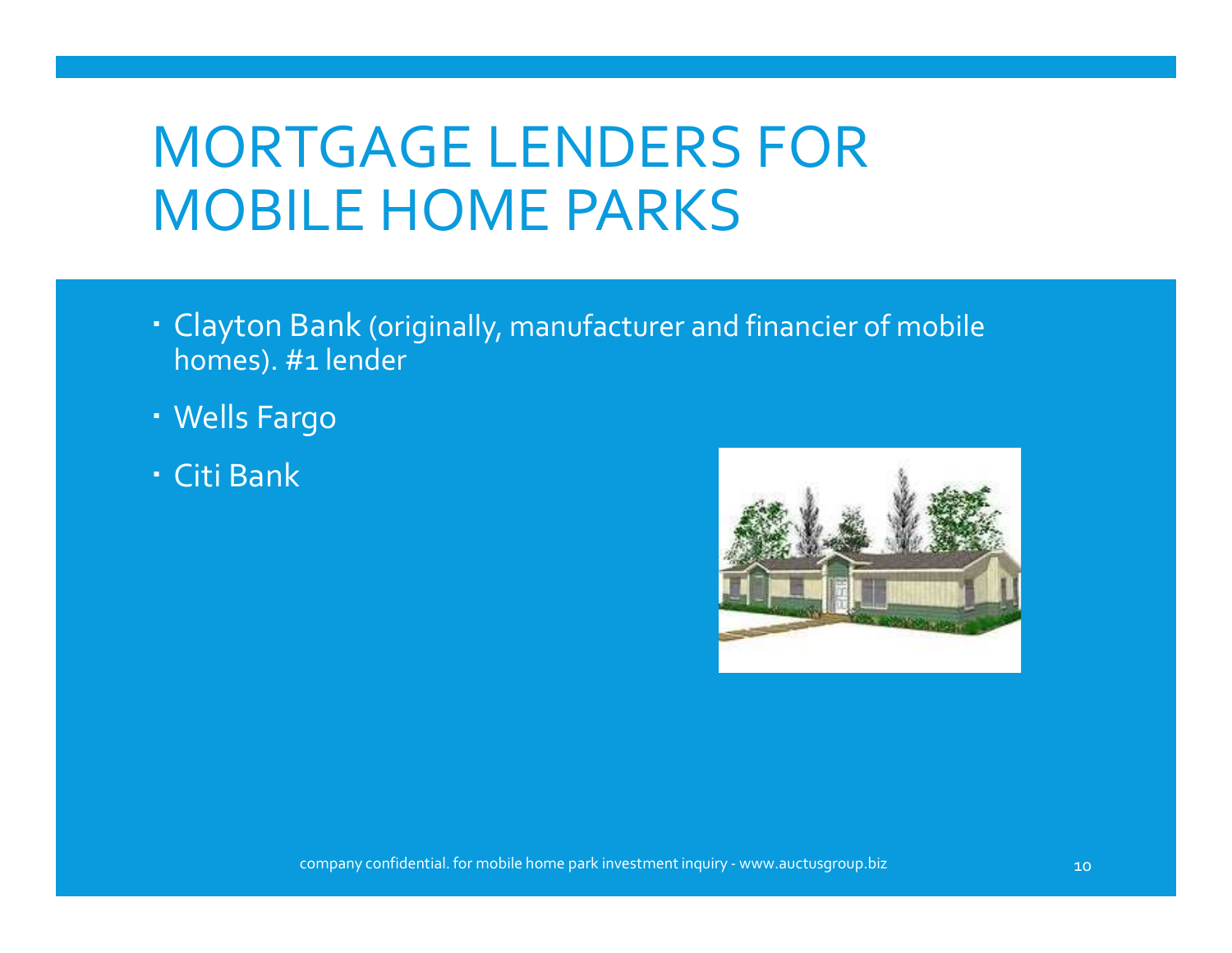## PROS & CONS OF MOBILE HOME LIVING

- Pros:
- Cost. Land rental fees in many places include water, sewer, garbage and recycling pick up.
- No property taxes.
- No overly closed neighbors. (ie: apartment)
- Small, low maintenance yard.
- Location. Many parks conveniently situated around view of lakes and ponds. company confidential. for mobile home park investment inquiry - www.auctusgroup.biz 11<br>non-park incorpany confidential. for mobile home park investment inquiry - www.auctusgroup.biz 11<br>non-pany confidential. for mobile hom
- Usually pet friendly.
- Age and population restrictions. Like minded community = happier.
- Some community perks include pool, fitness center and activities.